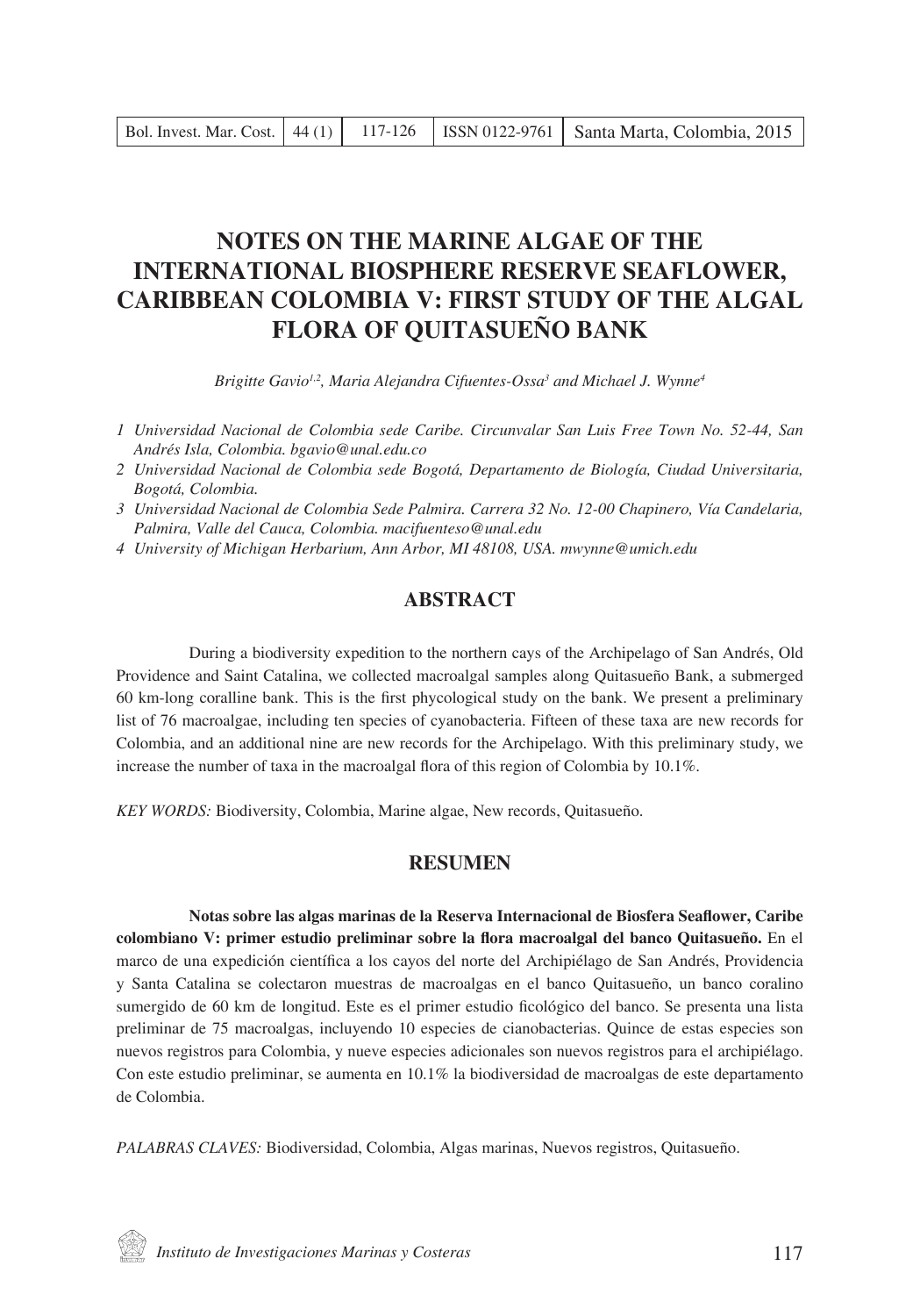# **INTRODUCTION**

The Archipelago of San Andrés, Old Providence and Saint Catalina is one of the most pristine marine regions of the Caribbean (Friedlander *et al.*, 2003) and harbors a largely unexplored biodiversity (e.g. Albis-Salas and Gavio, 2011; Ortiz and Gavio, 2012; Reyes-Gómez *et al.*, 2013). It is situated in the southwestern Caribbean Sea, off the continental shelf of Nicaragua, and since 1822 has been part of the Republic of Colombia (Díaz *et al.*, 1996). It encompasses three inhabited islands and several cays, banks and atolls for a total marine extension of almost 350,000 km2 . In 2000 this region was declared the International Biosphere Reserve Seaflower, and it is now the  $10<sup>th</sup>$  largest marine reserve in the world. The International Court of Justice in The Hague assigned approximately 53.6% of the marine territory of the Archipelago to Nicaragua (Bolaño and Acosta, 2013), in November 19th 2012, after an 11-year-long dispute, leaving two of the three northern cays, Quitasueño Bank and Roncador Bank, to Colombia, surrounded by Nicaraguan waters (Figure 1). The ultimate fate of the Reserve is uncertain because it cannot be predicted how those isolated cays will be managed. Quitasueño Reef (14° 28'N, 81° 07'W) (also called Queena reef by the raizal population of the Archipelago), located about 70 km north of Old Providence Island, is the largest reef complex of the Archipelago. The bank is about 60 km long in a NNE direction and 10-20 km wide (Díaz *et al.*, 1996). There is no emerged cay near the bank, although there is a lighthouse close to the northern end of the bank. Despite the intense fishing activity historically undertaken in the area, this bank has been the subject of little scientific exploration, with its biodiversity not well known. Sánchez *et al.* (2005) reported high coral cover in Quitasueño, comparable to the best conserved coral habitats in the Caribbean. To date, no phycological studies have been undertaken on this bank. In September 2011, the Universidad Nacional de Colombia, sede Caribe, Coralina, and the regional government unified efforts to undertake a scientific exploration of the northern Cays, Quitasueño, Serrana, and Roncador. We herein present preliminary results of the macroalgal collection taken from Quitasueño.

# **MATERIALS AND METHODS**

Quitasueño is located 70 km north of Old Providence Island. With a length of 60 km and a width of 10-20 km, it is the largest reef complex of the Archipelago, with no conspicuous emerged area. The fore reef, where most of the wave energy is discharged, extends for about 40 km in a north-south direction.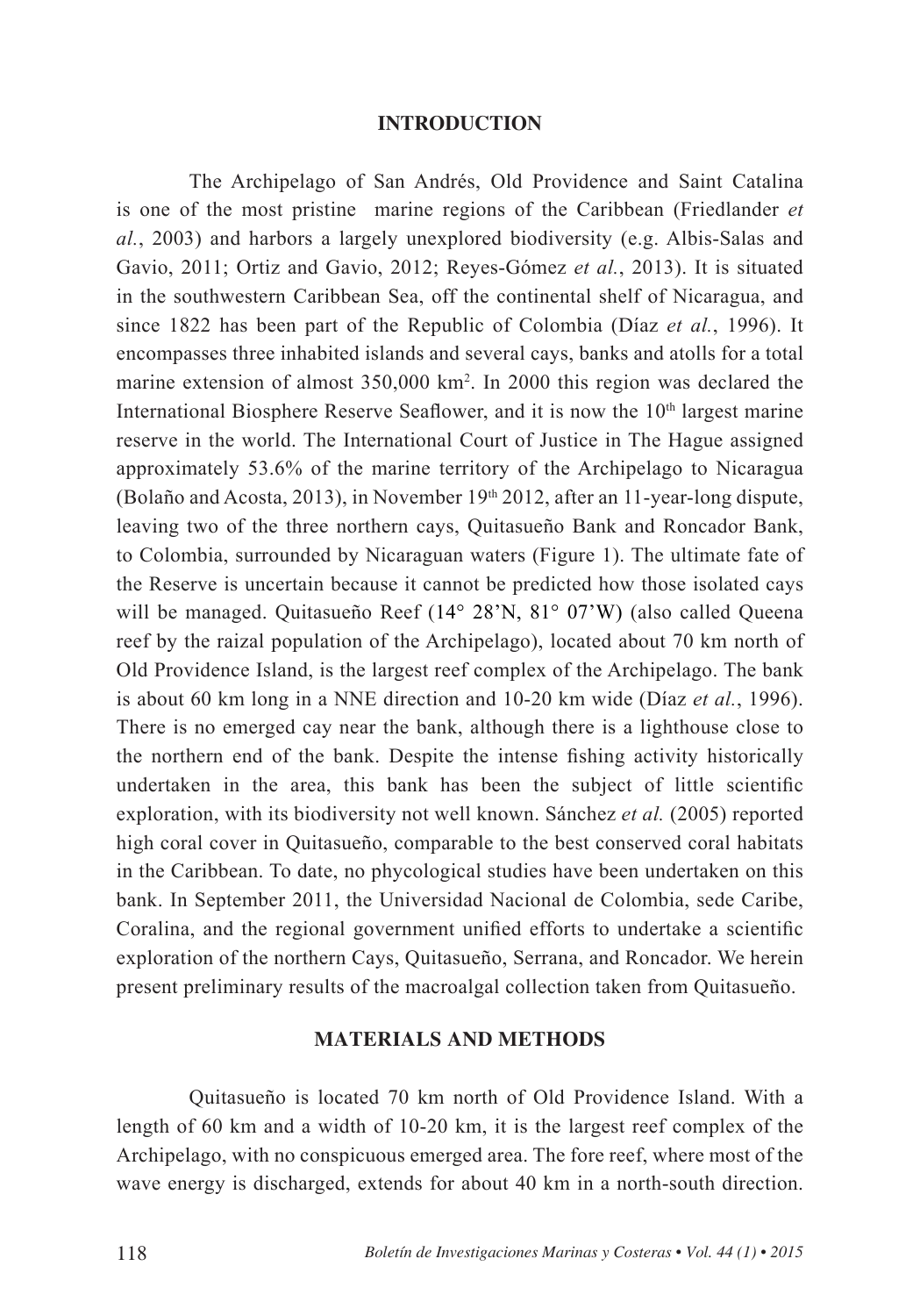The coral reef habitat is dominated by the corals *Palythoa* and *Millepora*, and the coralline red alga *Porolithon*. Due to the shallow depth, the wrecks of several boats still persist there. The reef is not continuous but presents deep and shallow channels towards its center. In the reef lagoon, where water is calmer, the depth is between 5-12 m, and there are abundant colonies of *Montastrea* (Díaz *et al.*, 1996).

All the specimens were collected by scuba diving, at depths ranging from 1 to 30 m. The algae were collected by hand and preserved in a 4% formalin/ seawater solution. In the laboratory, algae were identified using an Olympus BX 51 compound light microscope and with appropriate reference books for species identification (e.g. Littler and Littler, 2000; Komárek and Anagnostidis, 2005; Dawes and Mathieson, 2008). Slide material was mounted in 50% glycerin, after staining in a dilute, acidified aniline-blue solution. Voucher specimens were deposited in the Herbarium of the Universidad Nacional de Colombia sede Caribe (HJBSAI-UN).



Figure 1. Map of the Archipelago limit after The Hague decision in 2012 and Quitasueño reef.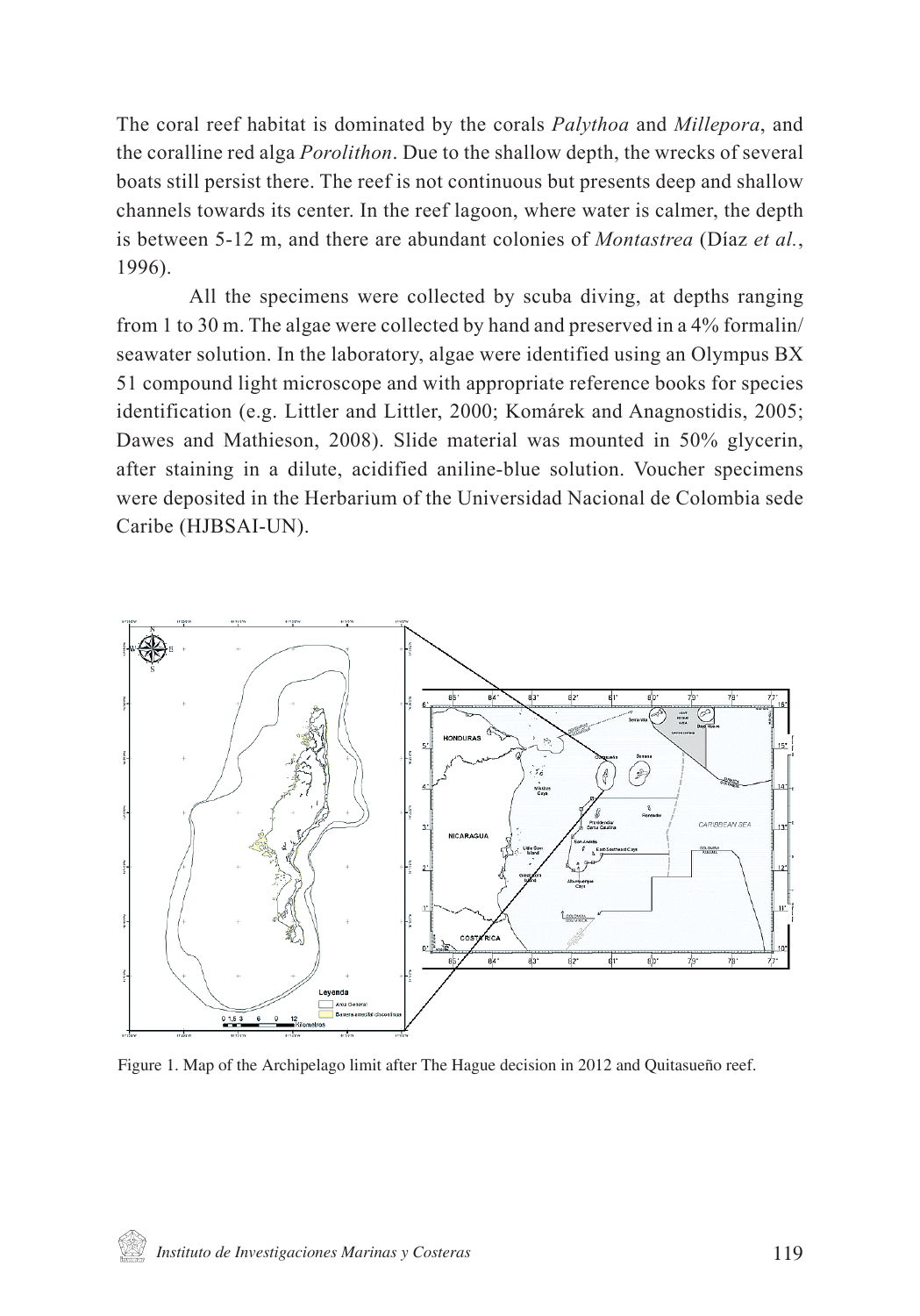#### **RESULTS AND DISCUSSION**

We report a total of 75 species: 10 species of Cyanophyta, 35 Rhodophyta, 11 Phaeophyceae and 19 Chlorophyta (Table 1). The families with the highest species number were Udoteaceae (9), Rhodomelaceae (8) and Dictyotaceae (8). The most common species were *Moorea producens*, which was very abundant as an epiphyte on other algae, *Lobophora variegata*, and *Hydrolithon farinosum*. Of these taxa, 9 species are new records for the Archipelago and an additional 15 are new records for Colombia; 12% of the taxa recorded in the present paper are new additions for the local marine flora, while 20% are new records for Colombia. With this preliminary study, we increase the marine flora biodiversity of the archipelago by 10.1%. Díaz-Pulido and Bula-Meyer (1997) reported a total of 171 taxa from the other atolls and cays of the Archipelago. Despite the scarcity of studies, the marine flora of the Archipelago appears to be much richer than previously recorded (Albis-Salas and Gavio, 2011; Ortiz and Gavio, 2012; Gavio *et al.*, 2013; Reyes-Gómez *et al.*, 2013), and can be compared to other well studied Caribbean reef complexes (Díaz-Pulido and Bula-Meyer, 1997). Particular attention should be given to the cyanobacterial flora of the bank. Some of these species, such as *Heteroleibleinia epiphytica*, *Oxynema acuminatum*, *Phormidium crassior*, and *Oscillatoria meneghiniana*, are reported for the first time in the Caribbean Sea. Although molecular analysis is necessary to determine any cryptic species, the specimens that we observed fit well the morphological descriptions of the mentioned taxa. In the field, we observed extensive mats covering all substrates, from sand to coral and macroalgae. The generic name *Moorea* Engene *et al*. (2012) is a later homonym and thus illegitimate; because the two previous uses of this name are not in current usage [the original one having been rejected], Wynne (2013) has formally proposed that the name *Moorea* Engene *et al.* be conserved.

We wish to recognize the var. *laxa* of *Heterosiphonia crispella* because we see the taxonomic value of accepting Børgesen's (1919) original arguments for treating this infraspecific taxon as worth accepting because of the difference

| <b>TAXON</b>                             | EST 1 | EST <sub>2</sub> | EST <sub>3</sub> | <b>OBSERVATIONS</b>              |
|------------------------------------------|-------|------------------|------------------|----------------------------------|
|                                          |       |                  |                  |                                  |
| <b>CYANOPHYCEAE</b>                      |       |                  |                  |                                  |
| <b>Rivulariaceae</b>                     |       |                  |                  |                                  |
| Calothrix aeruginea Bornet &<br>Flahault | X     |                  |                  |                                  |
| <b>Oscillatoriaceae</b>                  |       |                  |                  |                                  |
| Lyngbya confervoides Gomont              | X     |                  |                  | Epiphyte on <i>Halimeda tuna</i> |

Table 1. Species list of macroalgae found in Quitasueño Bank. \*denotes new records for the Archipelago, \*\* denotes new records for Colombia.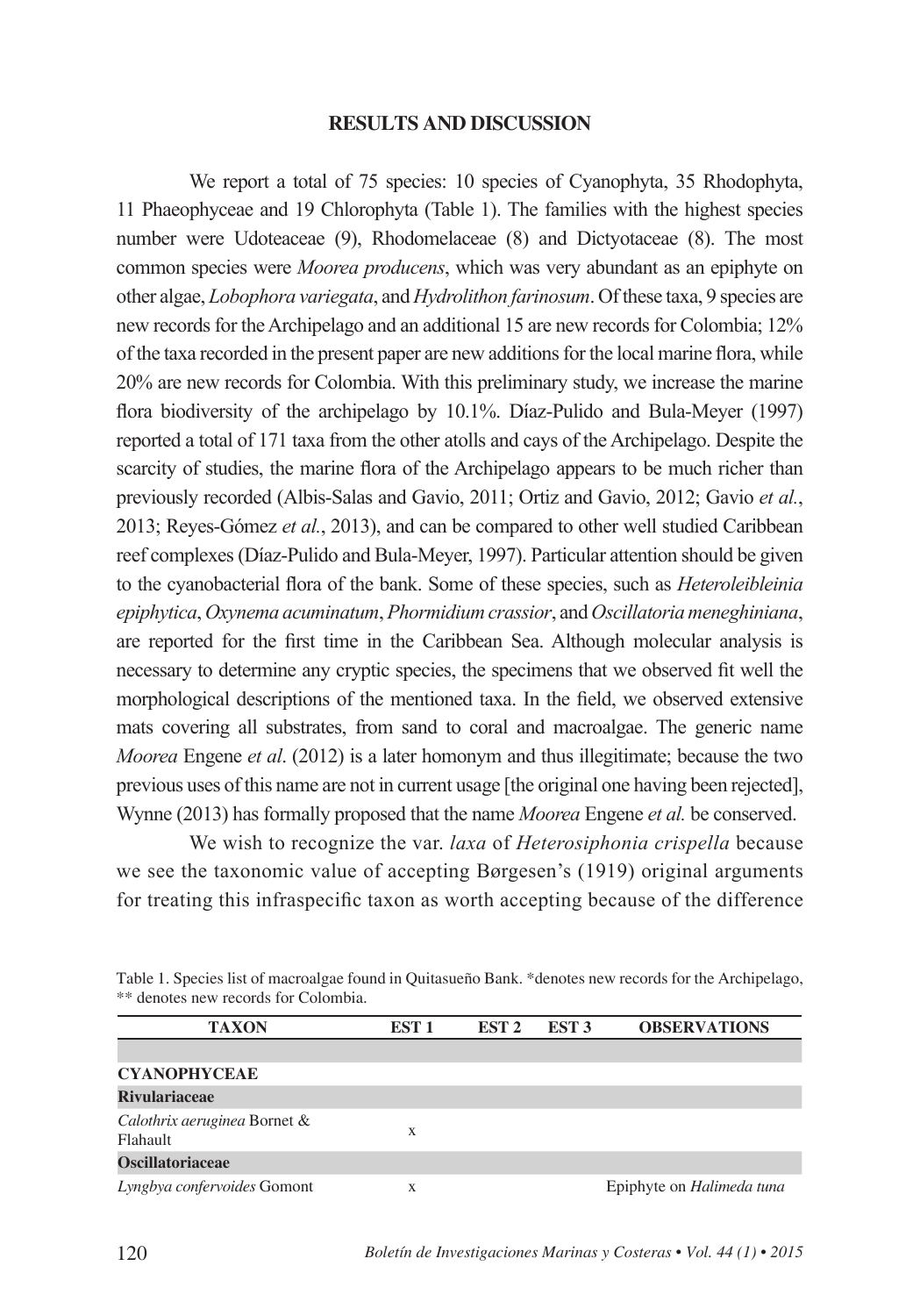| <b>TAXON</b>                                                                       | EST <sub>1</sub> | EST <sub>2</sub> | EST <sub>3</sub> | <b>OBSERVATIONS</b>                                          |
|------------------------------------------------------------------------------------|------------------|------------------|------------------|--------------------------------------------------------------|
| Moorea producens Engene et al.                                                     | $\overline{X}$   | $\bar{X}$        | $\overline{X}$   | very common                                                  |
| Spirulina meneghiniana Zanardini ex                                                | X                |                  |                  |                                                              |
| Gomont**                                                                           |                  |                  |                  |                                                              |
| Phormidiaceae                                                                      |                  |                  |                  |                                                              |
| Heteroleibleinia epiphytica Komárek<br>in Anagnostidis **                          | X                |                  |                  | Epiphyte on <i>Lobophora</i><br>variegata                    |
| Oxynema acuminatum (Gomont)<br>Chatchawan et al.**                                 | X                |                  | $\mathbf X$      | very abundant                                                |
| Phormidium cf. dimorphum<br>Lemmermann                                             |                  |                  | X                | very abundant                                                |
| Phormidium crassior (Behre)<br>Anagnostidis**                                      | $\mathbf X$      |                  |                  | very abundant                                                |
| Symploca hydnoides Gomont**                                                        | X                |                  |                  |                                                              |
| Pseudoanabaenaceae                                                                 |                  |                  |                  |                                                              |
| Leibleinia epiphytica (Hieronymus)<br>Compére**                                    | X                | X                |                  | Epiphyte on Halimeda tuna<br>and Dictyota bartayresiana      |
| <b>RHODOPHYCEAE</b>                                                                |                  |                  |                  |                                                              |
| Stylonemataceae                                                                    |                  |                  |                  |                                                              |
| Stylonema alsidii (Zanardini) K.M.<br>Drew                                         | $\mathbf{X}$     |                  | $\mathbf{X}$     | Epiphyte on Halimeda tuna                                    |
| Colaconemataceae                                                                   |                  |                  |                  |                                                              |
| Colaconema hallandicum (Kylin)<br>Afonso-Carillo, Sanson, Sangil &<br>Díaz-Villa   | $\mathbf X$      |                  |                  | Epiphyte on <i>Halimeda tuna</i>                             |
| Corallinaceae                                                                      |                  |                  |                  |                                                              |
| Amphiroa fragilissima (Linnaeus)<br>J.V. Lamouroux                                 |                  | $\mathbf{X}$     |                  |                                                              |
| Amphiroa rigida J.V. Lamouroux                                                     | X                |                  |                  |                                                              |
| Hydrolithon farinosum (J.V.<br>Lamouroux) Penrose & Y.M.<br>Chamberlain            | X                | $\mathbf{X}$     | X                | Epiphyte on Valonia<br>ventricosa and Lobophora<br>variegata |
| Gelidiellaceae                                                                     |                  |                  |                  |                                                              |
| Parviphycus setaceus (Fedmann)<br>Afonso-Carillo, Sanson, Sangil &<br>Diaz-Villa** |                  | X                |                  |                                                              |
| Galaxauraceae                                                                      |                  |                  |                  |                                                              |
| Galaxaura rugosa (J. Ellis &<br>Solander) J. V. Lamouroux                          | $\mathbf X$      |                  |                  |                                                              |
| <b>Bonnemaisoniaceae</b>                                                           |                  |                  |                  |                                                              |
| Asparagopsis taxiformis (Delile)<br>Trevisan*                                      | $\mathbf X$      |                  |                  | "Falkenbergia" stage                                         |
| Champiaceae                                                                        |                  |                  |                  |                                                              |
| Champia sp.                                                                        |                  | $\mathbf X$      |                  |                                                              |
| Champia parvula var. prostrata L.G.<br>Williams**                                  |                  | X                |                  |                                                              |
| <b>Rhodymeniaceae</b>                                                              |                  |                  |                  |                                                              |
| Botrvocladia sp.                                                                   |                  | X                |                  |                                                              |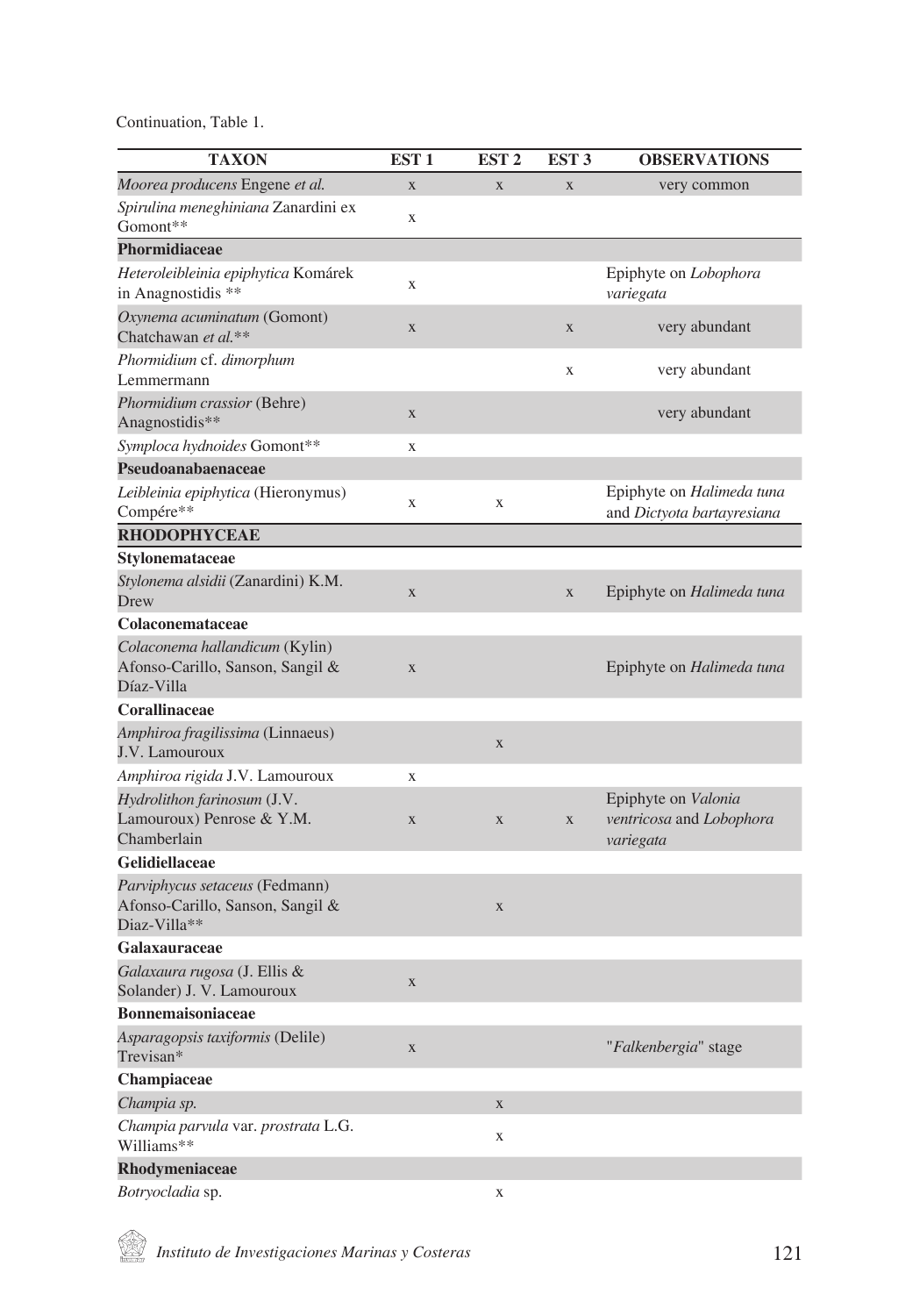| <b>TAXON</b>                                                           | EST <sub>1</sub>   | EST <sub>2</sub>        | EST <sub>3</sub> | <b>OBSERVATIONS</b>             |
|------------------------------------------------------------------------|--------------------|-------------------------|------------------|---------------------------------|
| Coelothrix irregularis (Harvey)                                        | $\mathbf X$        | $\mathbf X$             |                  |                                 |
| Børgesen                                                               |                    |                         |                  |                                 |
| Ceramiaceae                                                            |                    |                         |                  |                                 |
| Centroceras gasparrinii (Meneghini)<br>Kützing                         | $\mathbf X$        |                         |                  |                                 |
| Centroceras sp.                                                        | $\bar{\mathbf{X}}$ |                         |                  |                                 |
| Ceramium sp.                                                           |                    | $\overline{\mathbf{X}}$ |                  |                                 |
| Gayliella transversalis (Collins &<br>Hervey) T.O. Cho et Fredericq**  | X                  |                         |                  |                                 |
| Wrangeliaceae                                                          |                    | $\overline{\mathbf{X}}$ |                  |                                 |
| Anotrichium tenue (C. Agardh)<br>Nägeli                                | X                  |                         |                  |                                 |
| Griffithsia globulifera Harvey ex<br>Kützing*                          | $\mathbf X$        |                         |                  | carposporophytic                |
| Griffithsia schousboei Montagne in<br>Webb                             |                    |                         | $\mathbf X$      |                                 |
| Wrangelia argus (Montagne)<br>Montagne                                 |                    |                         | $\mathbf X$      |                                 |
| Wrangelia bicuspidata Børgesen**                                       |                    |                         | $\mathbf X$      |                                 |
| <b>Dasyaceae</b>                                                       |                    |                         |                  |                                 |
| Dasya rigidula (Kützing)<br>Ardissone*                                 |                    |                         | $\mathbf X$      |                                 |
| Dasya sp.1                                                             | $\mathbf X$        |                         |                  | Epiphyte on Halimeda<br>goreaui |
| Dasya sp. 2                                                            | X                  |                         |                  |                                 |
| Heterosiphonia crispella var. laxa<br>(Børgesen) Wynne*                | $\mathbf X$        |                         |                  |                                 |
| <b>Delesseriaceae</b>                                                  |                    |                         |                  |                                 |
| Hypoglossum simulans M.J. Wynne,<br>I.R. Price & D.L. Ballantine*      | $\mathbf X$        |                         |                  |                                 |
| Nitophyllum adhaerens M.J.<br>Wynne**                                  | X                  |                         |                  |                                 |
| <b>Rhodomelaceae</b>                                                   |                    |                         |                  |                                 |
| Chondria baileyana (Montagne)<br>Harvey*                               | X                  |                         |                  | Epiphyte on Halimeda<br>goreaui |
| Chondria cnicophylla (Melvill in<br>Murray) De Toni                    | X                  |                         |                  |                                 |
| Chondria floridana (Collins) M.<br>Howe in W.R. Taylor**               | X                  |                         |                  |                                 |
| Chondria leptacremon (Melvill in<br>Murray) De Toni                    |                    | $\mathbf X$             |                  |                                 |
| Lophocladia trichoclados (C.<br>Agardh) F. Schmitz*                    |                    |                         | $\mathbf X$      |                                 |
| Neosiphonia tongatensis (Harvey in<br>Kützing) M.S. Kim et I. K. Lee** |                    | $\overline{\mathbf{X}}$ |                  |                                 |
| Polysiphonia sp.                                                       | X                  |                         |                  |                                 |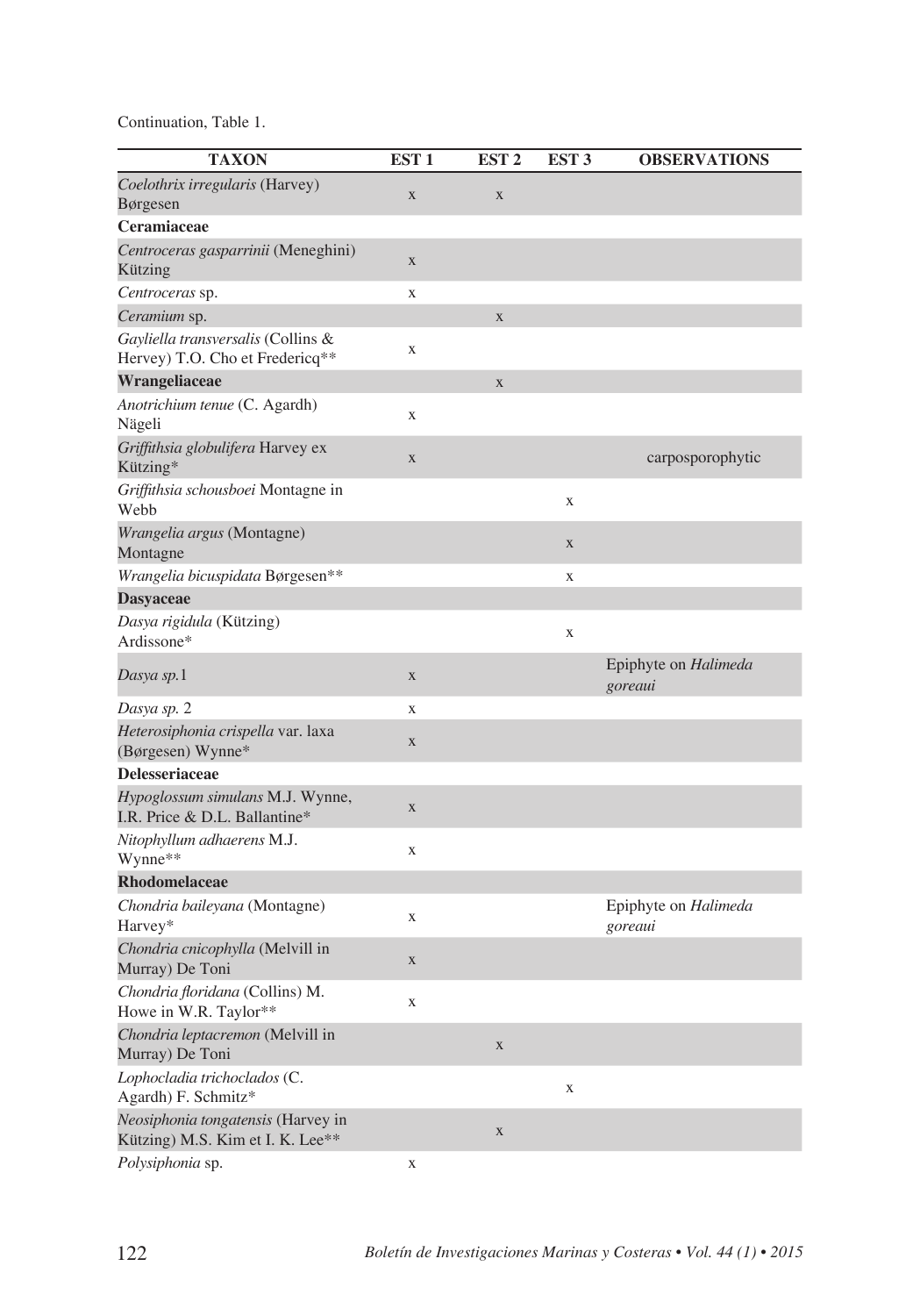| <b>TAXON</b>                                                         | EST <sub>1</sub> | EST <sub>2</sub> | EST <sub>3</sub> | <b>OBSERVATIONS</b>                                |
|----------------------------------------------------------------------|------------------|------------------|------------------|----------------------------------------------------|
| Yuzurua poiteaui (J.V. Lamouroux)<br>Martin-Lescanne                 |                  |                  |                  |                                                    |
|                                                                      |                  | X                |                  |                                                    |
| <b>PHAEOPHYCEAE</b>                                                  |                  |                  |                  |                                                    |
| <b>Dictyotaceae</b>                                                  |                  |                  |                  |                                                    |
| Canistrocarpus cervicornis (Kützing)<br>De Paula & De Clerck         | $\mathbf X$      |                  |                  |                                                    |
| Dictyota bartayresiana J.V.<br>Lamouroux                             | X                | X                |                  | very abundant                                      |
| Dictyota pulchella Hörnig &<br>Schnetter                             | $\mathbf X$      | $\mathbf X$      |                  | very abundant                                      |
| Dictyota sp.                                                         | X                |                  |                  |                                                    |
| Dictyopteris delicatula J.V.<br>Lamouroux                            | $\mathbf X$      |                  |                  |                                                    |
| Lobophora variegata (J.V.<br>Lamouroux) Womersly ex E.C.<br>Oliveira | X                | $\mathbf x$      | $\mathbf X$      | very abundant                                      |
| <i>Padina sanctae-crucis</i> Børgesen                                | $\mathbf X$      |                  |                  | Epiphyte on Dictyota<br>bartayresiana              |
| Stypopodium zonale (J.V.<br>Lamouroux) Papenfuss                     | X                |                  |                  |                                                    |
| Sargassaceae                                                         |                  |                  |                  |                                                    |
| Sargassum acinarium (Linnaeus)<br>Setchell*                          | $\bar{X}$        |                  |                  |                                                    |
| Sargassum polyceratium var. ovatum<br>(Collins) W.R. Taylor          | $\mathbf X$      | $\mathbf X$      |                  |                                                    |
| Turbinaria turbinata (Linnaeus)<br>Kuntze                            | X                | $\mathbf x$      |                  |                                                    |
| <b>CHLOROPHYCEAE</b>                                                 |                  |                  |                  |                                                    |
| <b>Ulvaceae</b>                                                      |                  |                  |                  |                                                    |
| Ulva flexuosa subsp. paradoxa (C.<br>Agardh) M.J. Wynne              | X                |                  |                  | Epiphyte on Avrainvillea<br>asarifolia f. olivacea |
| Anadyomenaceae                                                       |                  |                  |                  |                                                    |
| Anadyomene saldanhae A.B. Joly &<br>E.C. Oliveira                    |                  | $\mathbf x$      |                  |                                                    |
| Cladophoraceae                                                       |                  |                  |                  |                                                    |
| Chaetomorpha gracilis Kützing                                        | X                |                  |                  |                                                    |
| Chaetomorpha minima Collins &<br>Hervey                              | X                |                  |                  | Epiphyte on <i>Halimeda tuna</i>                   |
| Cladophora albida (Nees)<br>Kützing**                                | X                |                  |                  |                                                    |
| <i>Cladophora laetevirens</i> (Dillwyn)<br>Kützing                   | $\overline{X}$   |                  |                  |                                                    |
| Valonia ventricosa J. Agardh                                         | X                | $\overline{X}$   |                  |                                                    |
| Caulerpaceae                                                         |                  |                  |                  |                                                    |
| Caulerpa cupressoides (Vahl) C.<br>Agardh                            | X                | $\mathbf X$      |                  |                                                    |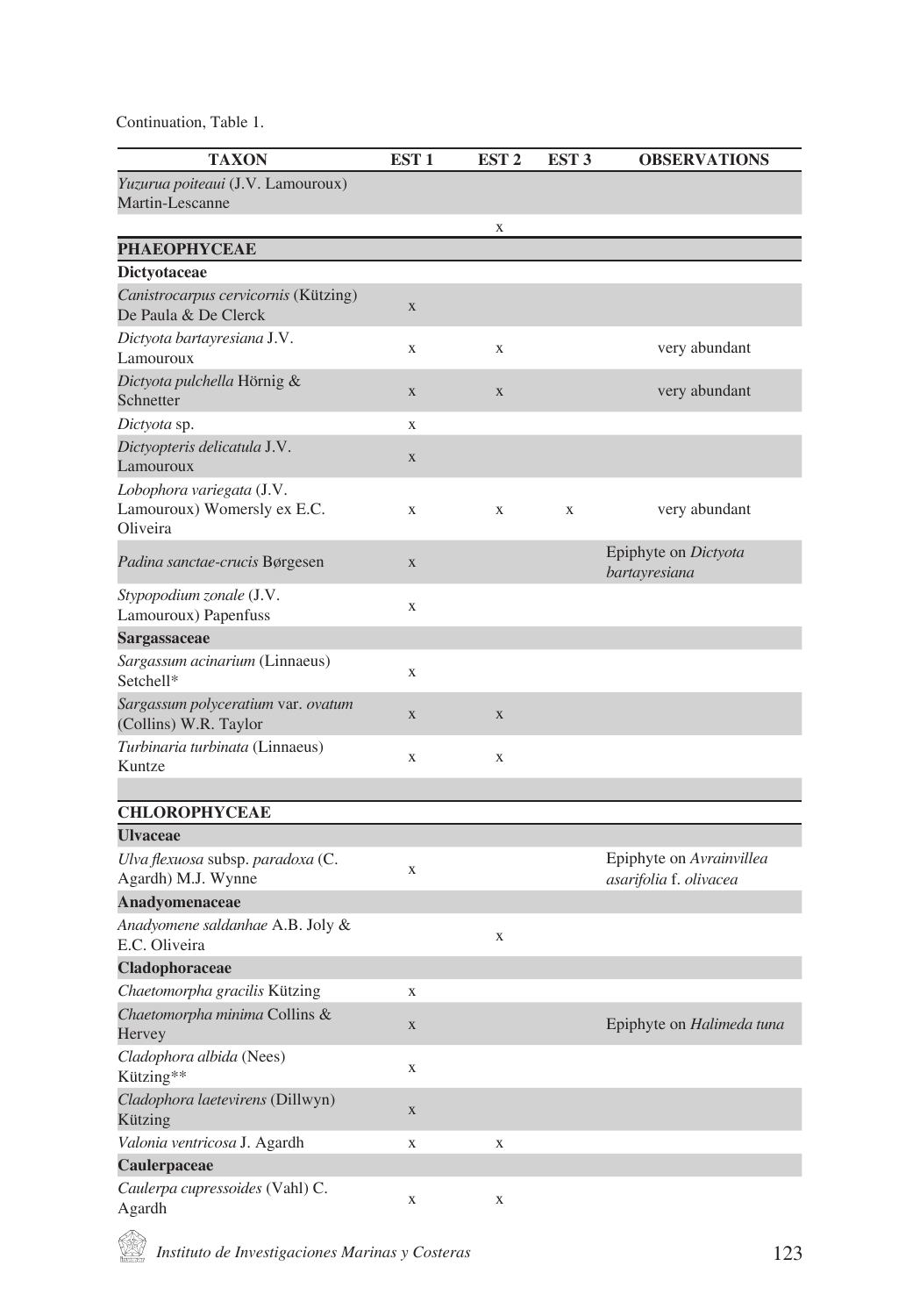| <b>TAXON</b>                                                       | EST <sub>1</sub> | EST <sub>2</sub> | EST <sub>3</sub> | <b>OBSERVATIONS</b> |
|--------------------------------------------------------------------|------------------|------------------|------------------|---------------------|
| Caulerpa racemosa (Forsskål) J.<br>Agardh                          |                  | X                |                  |                     |
| Caulerpa racemosa var. lamourouxii<br>(Turner) Weber-van Bosse*    | X                |                  |                  |                     |
| <b>Udoteaceae</b>                                                  |                  |                  |                  |                     |
| Avrainvillea asarifolia f. olivacea D.S.<br>Littler & M.M. Littler | $\mathbf x$      |                  |                  |                     |
| Halimeda goreaui W.R. Taylor                                       | X                | X                |                  | epiphytized         |
| Halimeda opuntia (Linnaeus) J.V.<br>Lamouroux                      | X                |                  |                  |                     |
| Halimeda tuna (J.Ellis & Solander)<br>J.V. Lamouroux               | X                | X                |                  | epiphytized         |
| Penicillus capitatus Lamarck                                       | X                | X                |                  |                     |
| Penicillus dumetosus (J.V.<br>Lamouroux) Blainville                |                  |                  | X                |                     |
| Udotea caribaea D.S. Littler &<br>M.M. Littler                     |                  |                  | X                |                     |
| Udotea dixonii D.S. Littler & M.M.<br>Littler                      |                  |                  | X                |                     |
| <i>Udotea luna D.S. Littler &amp; M.M.</i><br>Littler              | X                |                  |                  |                     |

from the nominate variety in terms of the number of pericentral cells (4 vs. 5-6) and its more slender and softer habit in contrast to the squarrose habit of var. *crispella*. Lipkin and Silva (2002) did not recognize var. *laxa* because they regarded it as a "shaded-habitat ecophene". Rull Lluch (2002) observed var. *laxa* to grow rather deep and in sheltered places and var. *crispella* to occur in exposed sites and near the surface. He also said that they showed the same ecology on the Namibian coast and because they are "difficult to distinguish", he thought that they should be considered a single taxon. But others, such as Schneider and Searles (1991) and Fernández-García *et al*. (2011), continue to accept var. *laxa*.

Coral cover in Quitasueño was rather low (Abril and Arango, 2012), especially if compared to former studies (Sánchez *et al.*, 2005), suggesting a deterioration of the bank ecosystem. Considering that cyanobacteria are becoming increasingly prominent in declining reefs, that they may actively inhibit coral recruitment (Chapry *et al.*, 2012), and that cyanobacterial mats may be toxic to scleractinian corals and are able to kill live coral tissue (Titlyanov *et al.*, 2007), the extensive mats observed in Quitasueño may be an indicator of coral demise. However, it is necessary to carry out monitoring studies to establish the seasonality, distribution and extension of these cyanobacterial mats, in order to understand better the ecosystem dynamics of this reef.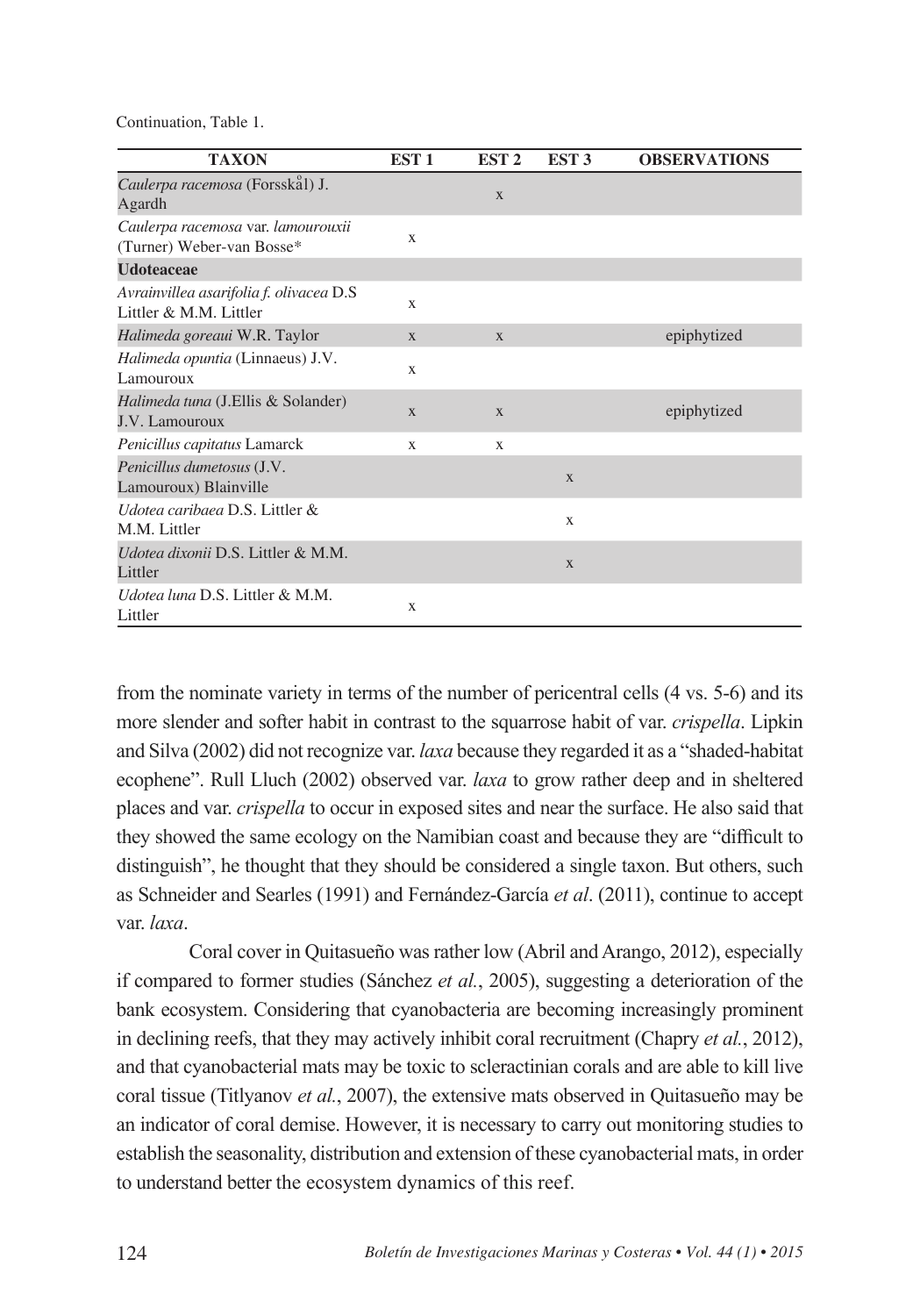### **ACKNOWLEDGEMENTS**

The authors are grateful to all the people participating in the cruise: we wish to thank Captain Spencer Chow and all his crew, especially Monroy Hooker; Margarita Albis-Salas and Elizabeth Galeano, members of the algae group; Martha Manrique, Maria Fernanda Maya, Daniele Florio, Heins Bent, Alfredo Abril, Leonardo Arango, Arturo Acero, Anthony Rojas, Trisha Forbes, Jairo Lasso, and Samuel Ward. We acknowledge Anthony Rojas for providing the map of Quitasueño reef. This research was funded by the Convenio Interadministrativo 027 de 2011, Universidad Nacional de Colombia, Sede Caribe (UNC), Coralina and Gobernación Departamental de San Andrés, Providencia y Santa Catalina. Additional financial support was provided by UNC through the projects Hermes  $# 12617$  and  $# 12386$ . Financial support to MACO was provided through the program of Movilidad Intersedes de la Sede Caribe, financed through the project Quipú No. 20101003960.

### **LITERATURE CITED**

- Abril, A. and L. Arango. 2012. Evaluacion de la comunidad coralina de Serrana, Quitasueño y Roncador, zona norte del AMP. pp. 39-49. In: Gavio, B. (Ed.). Informe final Convenio Interadministrativo No. 027 de 2011, celebrado entre el Departamento Archipiélago de San Andrés, Providencia y Santa Catalina, la Corporación para el Desarrollo Sostenible del Archipiélago de San Andrés, Providencia y Santa Catalina –CORALINA-, y la Universidad Nacional de Colombia sede Caribe, San Andrés. 59 p.
- Albis-Salas, M. and B. Gavio. 2011. Notes on marine algae of the International Biosphere Reserve Seaflower, Caribbean Colombian I: New records of macroalgal epiphytes on the seagrass *Thalassia testudinum*. Bot. Mar., 54: 537-543.
- Bolaño, N. and A. Acosta. 2013. ¿Qué perdió Colombia con el fallo de La Haya? Rev. Javeriana, 792: 56-62.
- Børgesen, F. 1919. The marine algae of the Danish West Indies. Part 3. Rhodophyceae (5). Dansk Botanisk Arkiv, 3: 305-368.
- Charpy, L., B.E. Casareto, M.J. Langlade and Y. Suzuki. 2012. Cyanobacteria in coral reef ecosystems: a review. J. Mar. Biol., 2012 Article ID 259571, 9 p. doi:10.1155/2012/259571
- Dawes, C.J. and A.C. Mathieson. 2008. The seaweeds of Florida. University Press of Florida, Gainesville, USA. 656 p.
- Díaz, J.M., G. Díaz-Pulido, J. Garzón-Ferreira, J. Geister, J.A. Sánchez and S. Zea. 1996. Atlas de los arrecifes coralinos del Caribe colombiano. I. Complejos arrecifales oceánicos. Serie Publicaciones Especiales Invemar, 2. 83 p.
- Díaz-Pulido, G. and G. Bula-Meyer. 1997. Marine algae from oceanic atolls in the southwestern Caribbean (Albuquerque Cays, Courtown Cays, Serrana Bank and Roncador Bank). Atoll Res. Bull., 448: 1-18.